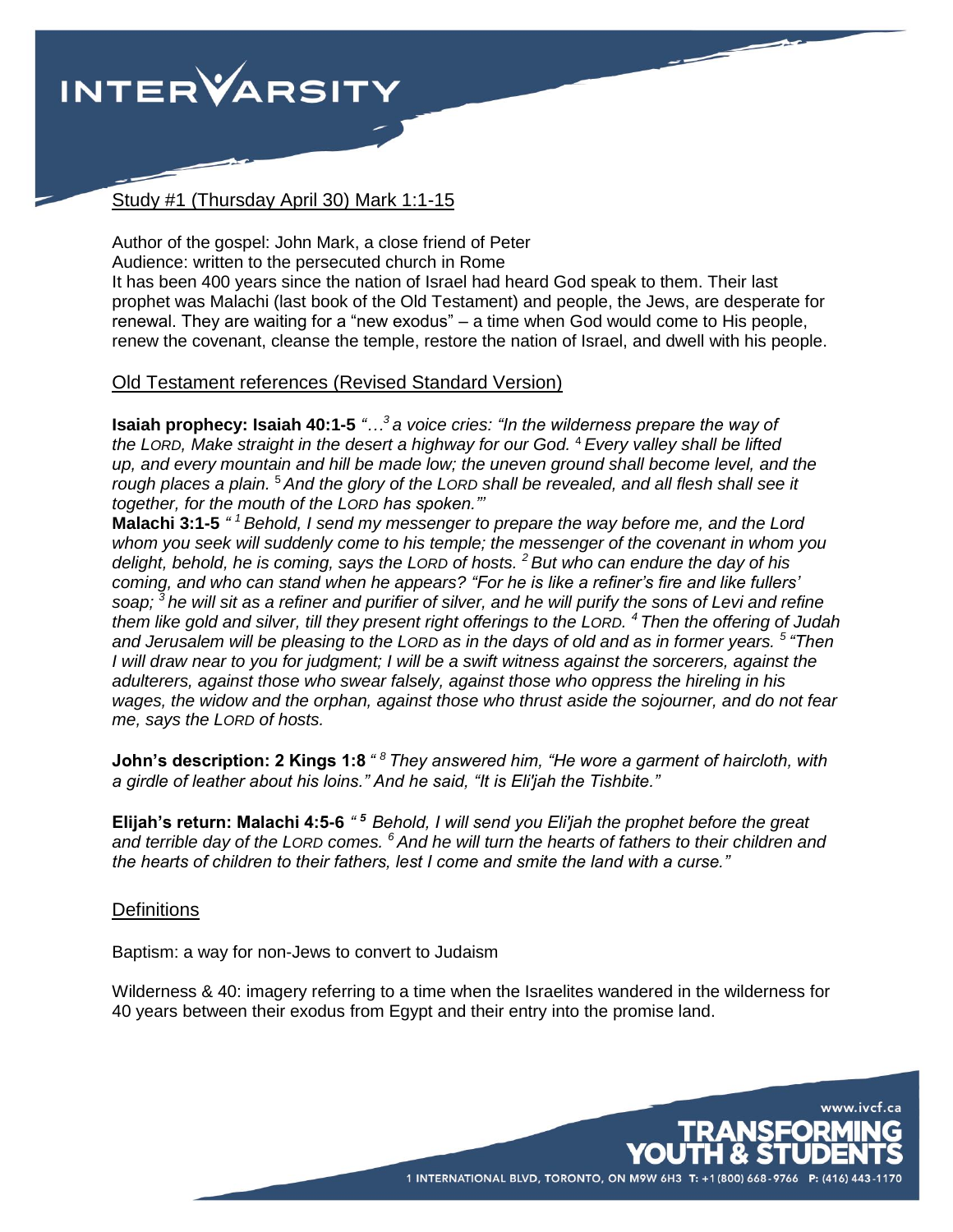

Study #2 (Friday May 1) Mark 2:18-3:6

#### Old Testament references (Revised Standard Version)

**Bridegroom: Isaiah 62:1-5** "*... <sup>4</sup>you shall no more be termed Forsaken, and your land shall no more be termed Desolate, but you shall be called My Delight is in Her, and your land Married…. and as the bridegroom rejoices over the bride, so shall your God rejoice over you*."

**Plucking grain: Deuteronomy 23:25** *" <sup>23</sup> If you go into your neighbour's standing grain, you may pluck the ears with your hand, but you shall not put a sickle to your neighbour's standing grain."*

**David and Bread of the Presence: 1 Samuel 21:1-6** *"…. <sup>2</sup>And David said to Ahim′elech the priest, "The king has charged me with a matter, and said to me, 'Let no one know anything of the matter about which I send you, and with which I have charged you.' I have made an appointment with the young men for such and such a place. <sup>3</sup>Now then, what have you at hand? Give me five loaves of bread, or whatever is here." <sup>4</sup>And the priest answered David, "I have no common bread at hand, but there is holy bread; if only the young men have kept themselves from women." <sup>5</sup>And David answered the priest, "Of a truth women have been kept from us as always when I go on an expedition; the vessels of the young men are holy, even when it is a common journey; how much more today will their vessels be holy?" <sup>6</sup>So the priest gave him the holy bread; for there was no bread there but the bread of the Presence, which is removed from before the LORD, to be replaced by hot bread on the day it is taken away."*

**Son of Man: Daniel 7:9-14, esp v. 13-14** *"…<sup>13</sup>and behold, with the clouds of heaven there came one like a son of man, and he came to the Ancient of Days and was presented before him. <sup>14</sup>And to him was given dominion and glory and kingdom, that all peoples, nations, and languages should serve him; his dominion is an everlasting dominion, which shall not pass away, and his kingdom one that shall not be destroyed."*

#### **Definitions**

Fasting: could be an individual of corporate expressions of grief, repentance, humble selves seek guidance from God. There was one annual fast (Day of Atonement) and then 4 additional fasts after the exile.

Sabbath: one day a week observed by the Jews in which they rested from their work.

Pharisees: a party of very devout Jews who are trying to bring about the Messianic age through their strict obedience to Jewish laws.

Herodians: leading citizens who supported Herod the Great and Herod Antipas (ruler of Galilee). Herod and his family were Roman 'client kings'. They were partially Jewish by background, but worked for and were supported by the Roman empire.

1 INTERNATIONAL BLVD, TORONTO, ON M9W 6H3 T: +1 (800) 668-9766

www.ivcf.ca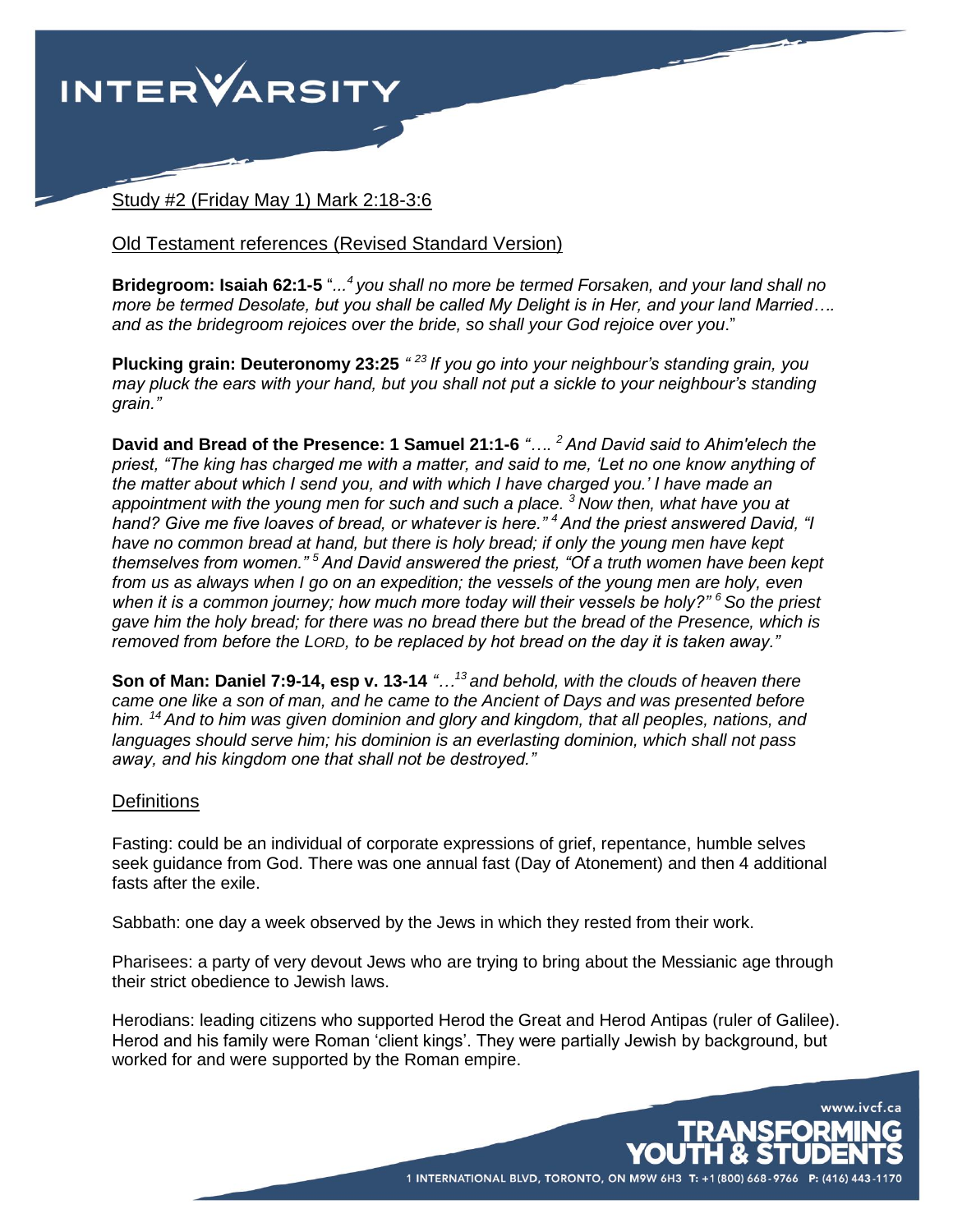

Study #3 (Saturday May 2) Mark 5:21-43

# Old Testament references (Revised Standard Version)

**Bleeding: Leviticus 15:19-30** *" <sup>19</sup> When a woman has a discharge of blood which is her regular discharge from her body, she shall be in her impurity for seven days, and whoever touches her shall be unclean until the evening…. <sup>25</sup>If a woman has a discharge of blood for many days, not at the time of her menstrual impurity, or if she has a discharge beyond the time of her impurity, all the days of the discharge she shall continue in uncleanness. As in the days of her impurity, she shall be unclean. <sup>26</sup>Every bed on which she lies…everyone on which she sits shall be unclean…<sup>27</sup>And whoever touches these things shall be unclean until the evening. <sup>28</sup>But if she is cleansed of her discharge, she shall count for herself seven days, and after that she shall be clean. <sup>29</sup>And on the eighth day she shall take two turtledoves or two pigeons and bring them to the priest, to the entrance of the tent of meeting. <sup>30</sup>And the priest shall use one for a sin offering and the other for a burnt offering. And the priest shall make atonement for her before the LORD for her unclean discharge."*

**Touching a dead body: Numbers 19:11-22** *" <sup>11</sup>Whoever touches the dead body of any person shall be unclean seven days….<sup>13</sup>whoever touches a dead person, and does not cleanse himself, defiles the tabernacle of the LORD, and that person shall be cut off from Israel…<sup>22</sup>and whatever the unclean person touches shall be unclean, and anyone who touches it shall be unclean until evening."*

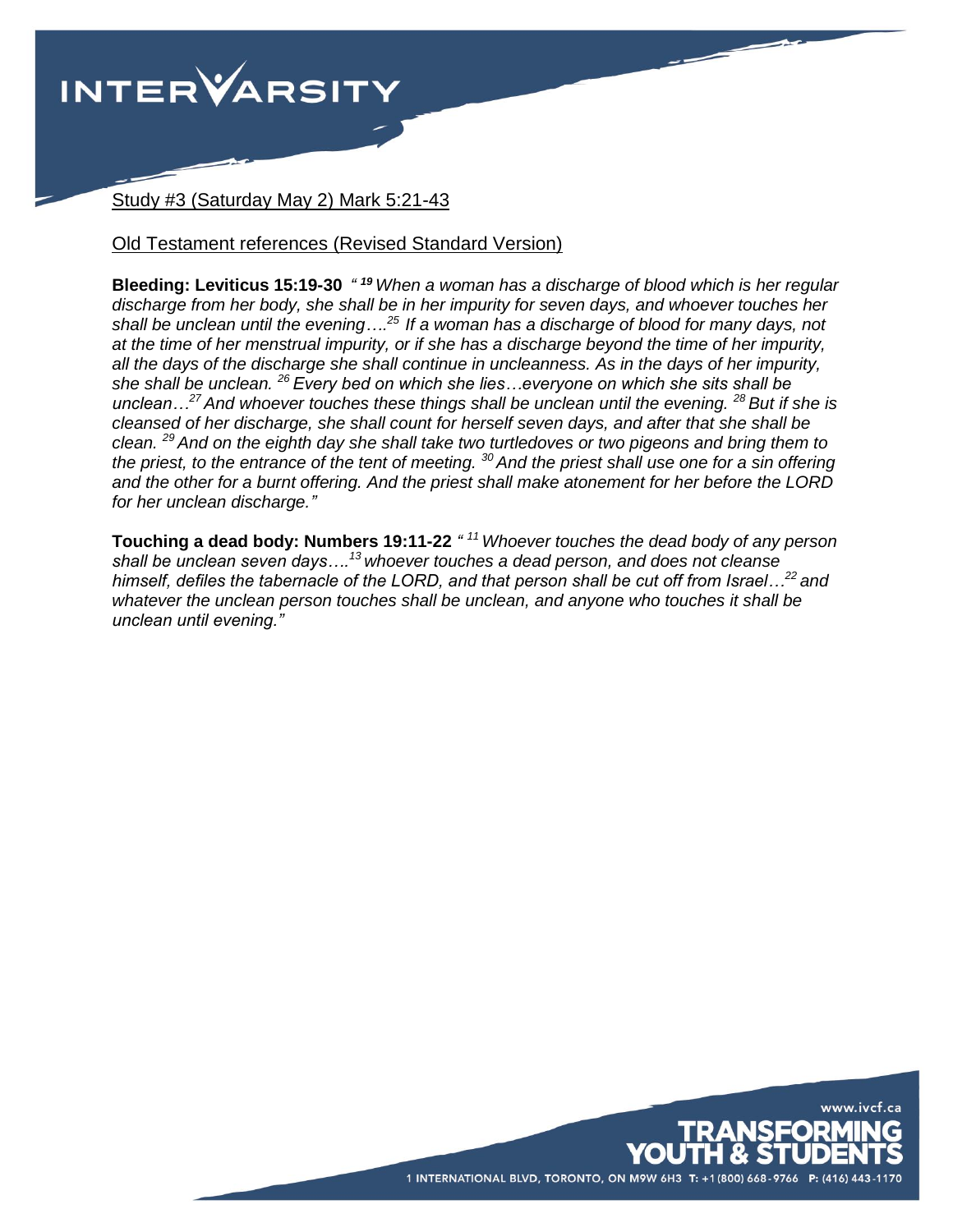

Study #4 (Monday May 4) Mark 8:22-9:1

## Old Testament references (Revised Standard Version)

**Son of Man: Daniel 7:9-14** *"…<sup>13</sup>and behold, with the clouds of heaven there came one like a son of man, and he came to the Ancient of Days and was presented before him. <sup>14</sup>And to him was given dominion and glory and kingdom, that all peoples, nations, and languages should serve him; his dominion is an everlasting dominion, which shall not pass away, and his kingdom one that shall not be destroyed."*

**Suffering imagery: Isaiah 53, esp. v.3-4** *"…<sup>3</sup>he was despised and rejected by men, a man of sorrows and acquainted with grief; and as one from whom men hide their faces he was despised, and we esteemed him not. <sup>4</sup>Surely he has borne our griefs and carried our sorrows; yet we esteemed him stricken, smitten by God, and afflicted…"*

**Ransom of life: Psalm 49:7-9** *" <sup>7</sup>Truly no man can ransom another, or give to God the price of his life, <sup>8</sup>for the ransom of their life is costly and can never suffice, <sup>9</sup>that he should live on forever and never see the pit."*

## **Definitions**

Bethsaida: town Jesus had originally sent the disciples to after the feeding of the 5,000

Caesarea Philippi: a Roman city located at the base of Mt. Hermon. It has a temple to the Roman god, Pan.

Christ: anointed or chosen one, the Messiah

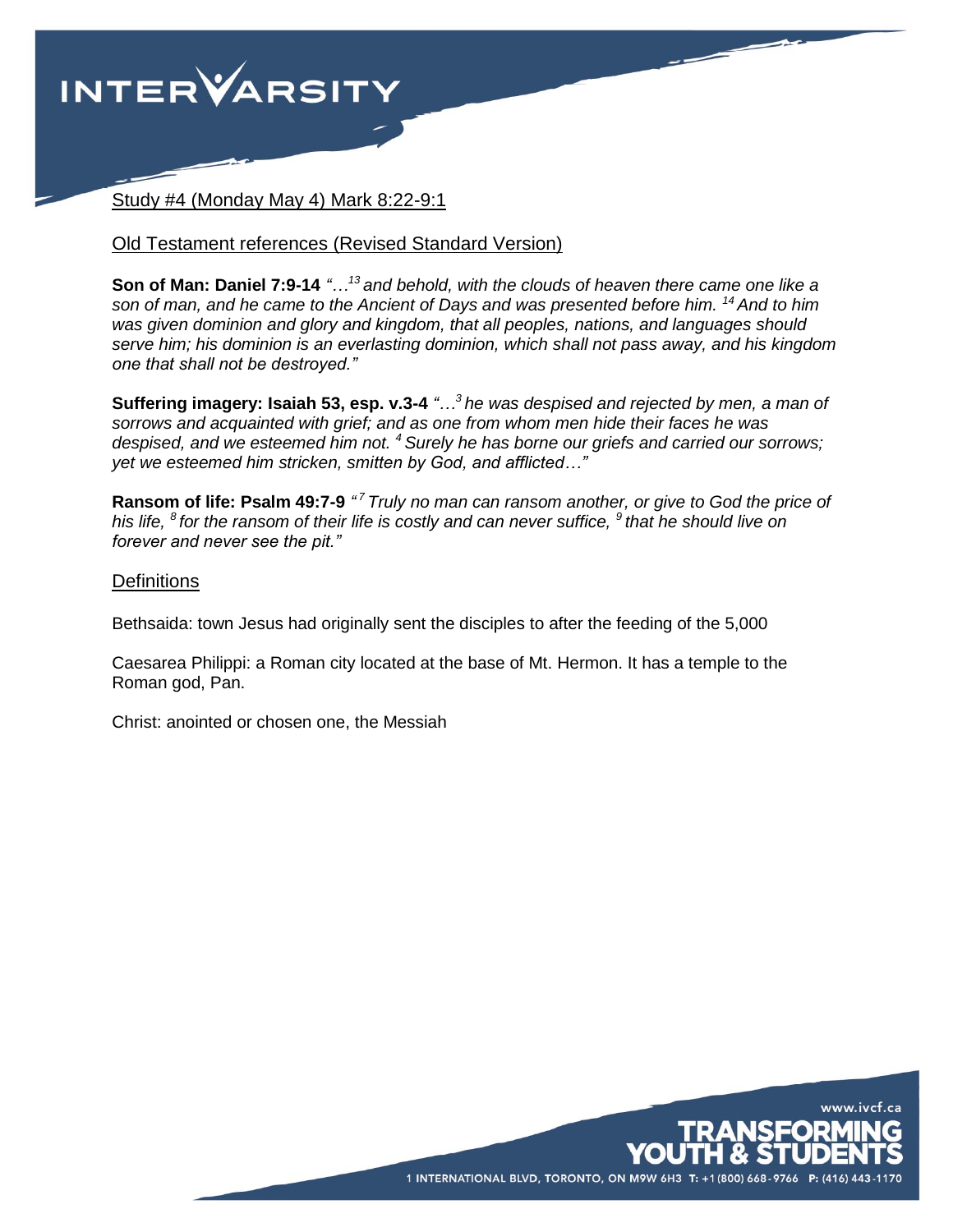

Study #5 (Tuesday May 5) Mark 11:1-25

#### Old Testament references (Revised Standard Version)

**Colt: Zechariah 9:9** *" <sup>9</sup>Rejoice greatly, O daughter of Zion! Shout aloud, O daughter of Jerusalem! Behold your king is coming to you; righteous and having salvation is he, humble and mounted on a donkey, on a colt, the foal of a donkey."*

**Hosanna: Psalm 118:25** *" <sup>25</sup>Save us, we pray, O LORD! O LORD, we pray, give us success!"*

**Fig tree: Jeremiah 8:13** *" <sup>13</sup>When I would gather them, declares the LORD, there are no grapes on the vine, nor figs on the fig tree; even the leaves are withered, and what I gave them has passed away from them."*

**Micah 7:1-2** *" <sup>1</sup>Woe is me! For I have become as when the summer fruit has been gathered, as when the grapes have been gleaned: there is no cluster to eat, no first-ripe fig that my soul desires. <sup>2</sup>The godly has perished from the earth, and there is no one uptight among mankind; they all lie in wait for blood, and each hunts the other with a net."*

**House of prayer: Isaiah 56:6-8** *" <sup>6</sup>And the foreigners who join themselves to the LORD, to minister to him, to love the name of the LORD, and to be his servants, everyone who keeps the Sabbath and does not profane it, and holds fast my covenant – <sup>7</sup>these I will bring to my holy mountain, and make them joyful in my house of prayer; their burnt offerings and their sacrifices will be accepted on my altar; for my house shall be called a house of prayer for all peoples." <sup>8</sup>The Lord GOD who gathers the outcasts of Israel, declares, "I will gather yet others to him besides those already gathered."*

## **Definitions**

Passover: Jewish celebration to remember the Exodus. Jews would make the pilgrimage from all over to Jerusalem.

Branches: in Israel's history, waving branches was associated with previous Messianic figures (Maccabees) who purified the temple, recovered Israel, acted as warrior kings in the attempt to restore the Jewish nation to their former glory (like the days of King David).

Fig Tree: At this time of year, edible figs were still about six weeks away, but the bland fruit had recently appeared on the tree in late March; they would become ripe by late May. These were the early figs that preceded the main crop of late figs, which were ripe for harvest from mid-August into October. If only leaves appeared, without the early figs, that tree would bear no figs that year—whether early or late. (IVP Commentary)

Temple: main religious structure for the Jews located in Jerusalem. It has different courts that restricted access depending on worshipper (Holy of Holies, court for priests, court for Jewish men, court for Jewish women, court for Gentiles). Outer court is where Gentiles could come and worship – this is the location where the moneychangers and selling is set up.

www.ivcf.ca

NSFORMING

1 INTERNATIONAL BLVD, TORONTO, ON M9W 6H3 T: +1(800) 668-9766 P: (416) 443-1170